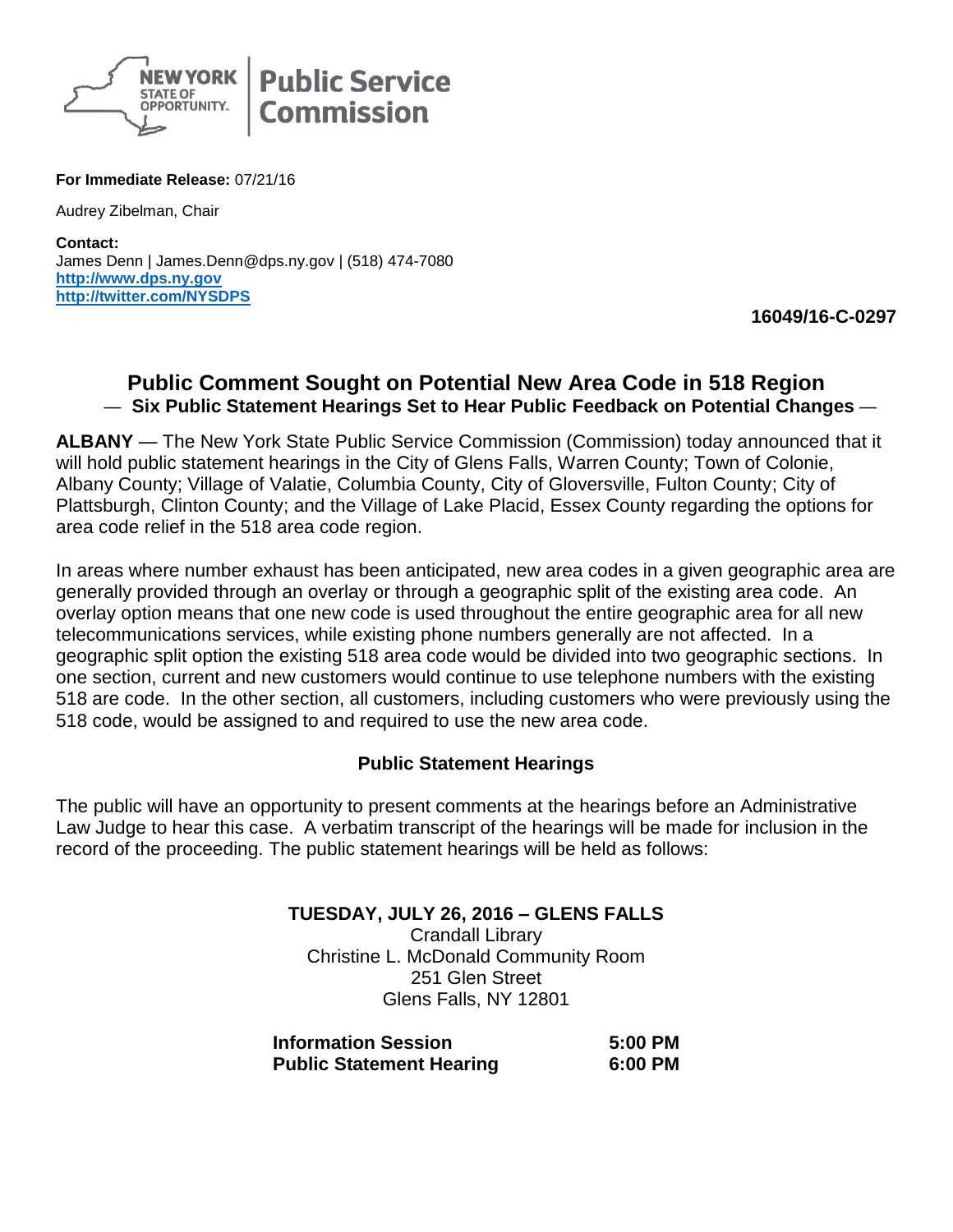**THURSDAY, JULY 28, 2016 – LATHAM** Colonie Town Hall 534 New Louden Road Latham, NY 12110

**Information Session 12:00 PM Public Statement Hearing 1:00 PM** 

**THURSDAY, JULY 28, 2016 – VALATIE** Ichabod Crane High School Auditorium 2910 Route 9 Valatie, NY 12184

| <b>Information Session</b>      | 6:00 PM |
|---------------------------------|---------|
| <b>Public Statement Hearing</b> | 7:00 PM |

**TUESDAY, AUGUST 2, 2016 - GLOVERSVILLE**

Gloversville City Hall Council Chambers 3 Frontage Road Gloversville, NY 12078

| <b>Information Session</b>      | 6:00 PM |  |
|---------------------------------|---------|--|
| <b>Public Statement Hearing</b> | 7:00 PM |  |

**WEDNESDAY, AUGUST 3, 2016 – PLATTSBURGH** Town of Plattsburgh Town Hall 151 Banker Road Plattsburgh, NY 12901

| <b>Information Session</b>      | 6:00 PM |
|---------------------------------|---------|
| <b>Public Statement Hearing</b> | 7:00 PM |

**THURSDAY, AUGUST 4, 2016 – LAKE PLACID** Olympic Regional Dev. Authority Conf. Center

2608 Main Street Lake Placid, NY 12946

| <b>Information Session</b>      | $1:00$ PM |
|---------------------------------|-----------|
| <b>Public Statement Hearing</b> | $2:00$ PM |

In the hour prior to the public statement hearing, staff will present an information session on the various options for an overlay or geographic split and will be available to answer questions on the